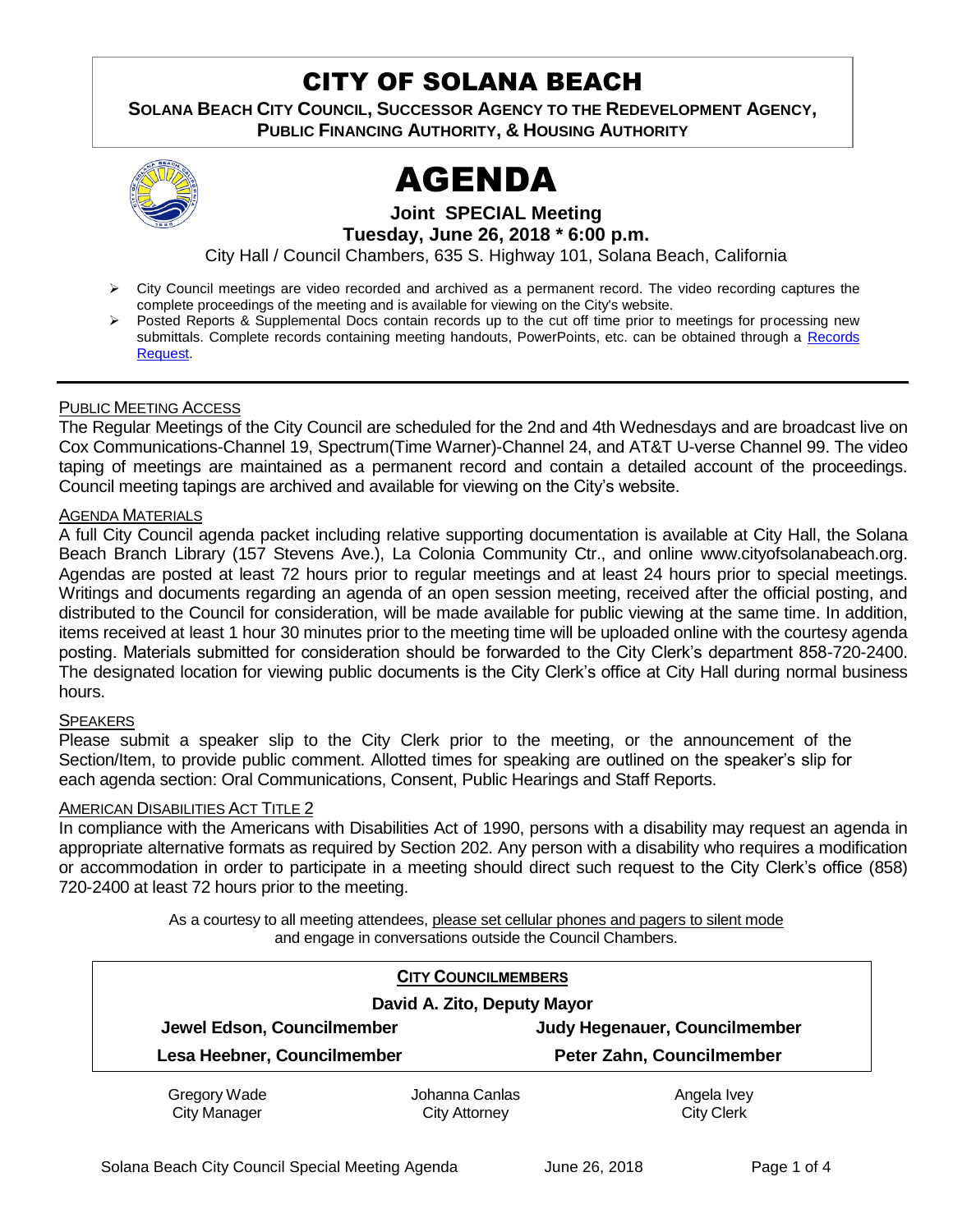### SPEAKERS:

Please submit your speaker slip to the City Clerk prior to the meeting or the announcement of the Item. Allotted times for speaking are outlined on the speaker's slip for Oral Communications, Consent, Public Hearings and Staff Reports.

### READING OF ORDINANCES AND RESOLUTIONS:

Pursuant to Solana Beach Municipal Code Section 2.04.460, at the time of introduction or adoption of an ordinance or adoption of a resolution, the same shall not be read in full unless after the reading of the title, further reading is requested by a member of the Council. If any Councilmember so requests, the ordinance or resolution shall be read in full. In the absence of such a request, this section shall constitute a waiver by the council of such reading.

# **CALL TO ORDER AND ROLL CALL:**

### **CLOSED SESSION REPORT:** (when applicable)

# **FLAG SALUTE:**

# **APPROVAL OF AGENDA:**

### **ORAL COMMUNICATIONS:**

This portion of the agenda provides an opportunity for members of the public to address the City Council on items relating to City business and not appearing on today's agenda by submitting a speaker slip (located on the back table) to the City Clerk. Comments relating to items on this evening's agenda are taken at the time the items are heard. Pursuant to the Brown Act, no action shall be taken by the City Council on public comment items. Council may refer items to the City Manager for placement on a future agenda. The maximum time allotted for each presentation is THREE MINUTES (SBMC 2.04.190). Please be aware of the timer light on the Council Dais.

### **COUNCIL COMMUNITY ANNOUNCEMENTS / COMMENTARY:**

*An opportunity for City Council to make brief announcements or report on their activities. These items are not agendized for official City business with no action or substantive discussion.* 

# **NOTE: The City Council shall not begin a new agenda item after 10:30 p.m. unless approved by a unanimous vote of all members present. (SBMC 2.04.070)**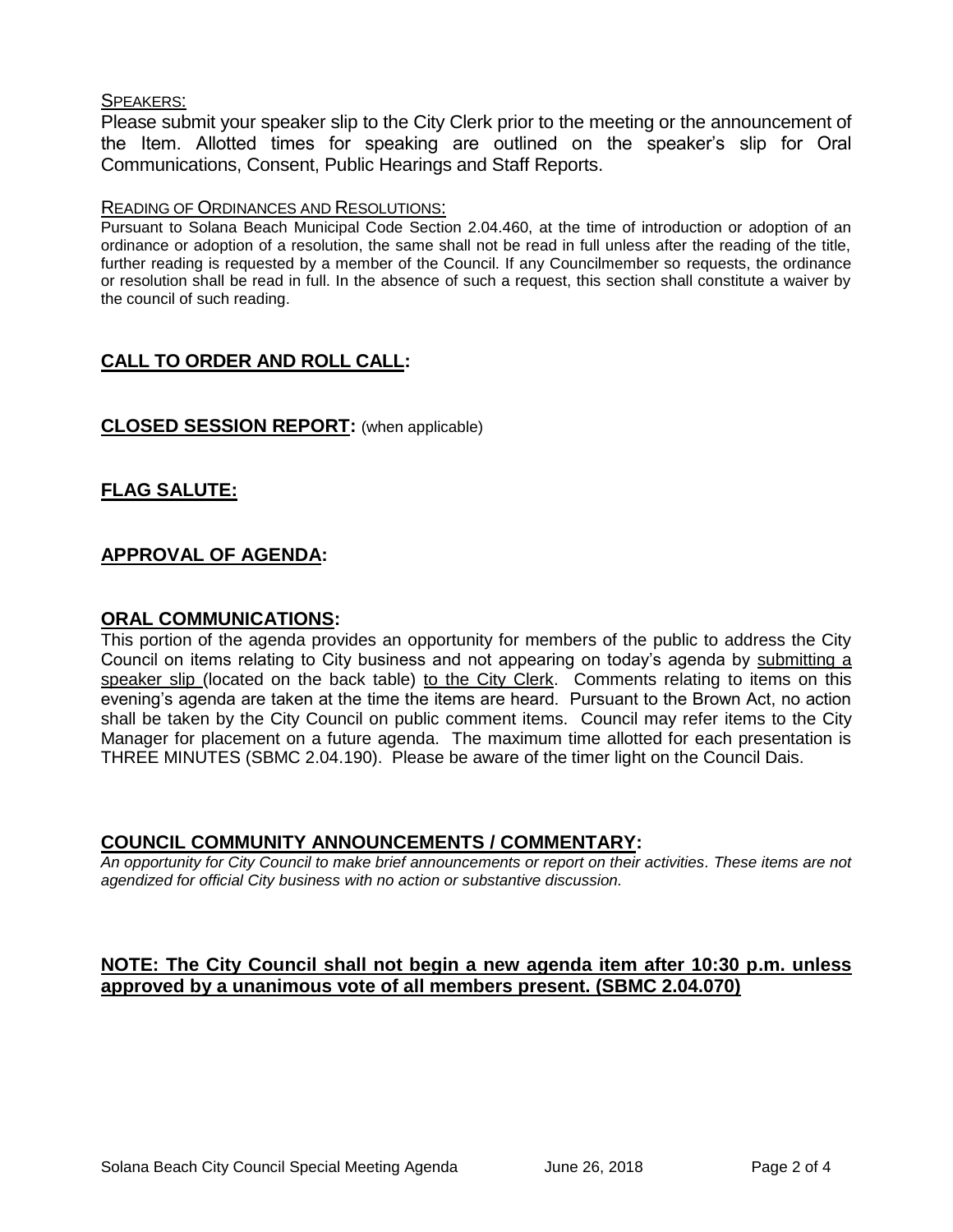# **B. PUBLIC HEARINGS:** (B.1.)

This portion of the agenda provides citizens an opportunity to express their views on a specific issue as required by law after proper noticing by submitting a speaker slip (located on the back table) to the City Clerk. After considering all of the evidence, including written materials and oral testimony, the City Council must make a decision supported by findings and the findings must be supported by substantial evidence in the record. An applicant or designees for a private development/business project, for which the public hearing is being held, is allotted a total of fifteen minutes to speak, as per SBMC 2.04.210. A portion of the fifteen minutes may be saved to respond to those who speak in opposition. All other speakers have three minutes each. Please be aware of the timer light on the Council Dais.

# **B.1. Public Hearing: District-Based Elections / Content of Draft Maps, Sequence of Elections – Receive Input From the Community and Council Consideration of Introducing (1st Reading) Ordinance 488 to Adopt District Boundary Maps and Sequence of Elections Pursuant to Elections Code § 10010.** (File 0430-60)

Recommendation: That the City Council

- 1. Open the public hearing and invite members of the public to provide feedback on the initial draft maps, Focus Maps, and potential election sequencing presented; and
- 2. Close the public hearing and select a preferred map and set the sequence of elections; and
- 3. Introduce (1st Reading) **Ordinance 488**, an Ordinance of the City of Solana Beach, California, Establishing a By-District Election Process in Four Council Districts With an Elective Office of Mayor Pursuant to California Elections Code § 10010 & California Government Code §§ 34871(C) & 34886, incorporating the adopted map and sequence of elections.

# Item B.1. Report (click here)

 [District Election Maps – Focus Maps & Election Sequencing webpage](District%20Election%20Maps%20–%20Focus%20Maps%20&%20Election%20Sequencing%20webpage) link here as well as in Staff Report *Posted Reports & Supplemental Docs contain records up to the cut off time, prior to the start of the meeting, for processing new submittals. The final official record containing handouts, PowerPoints, etc. can be obtained through a Records Request to the City Clerk's Office.*

# **WORK PLAN COMMENTS:**

*Adopted June 14, 2017*

# **COMPENSATION & REIMBURSEMENT DISCLOSURE:**

GC: Article 2.3. Compensation: 53232.3. (a) Reimbursable expenses shall include, but not be limited to, meals, lodging, and travel. 53232.3 (d) Members of a legislative body shall provide brief reports on meetings attended at the expense of the local agency at the next regular meeting of the legislative body.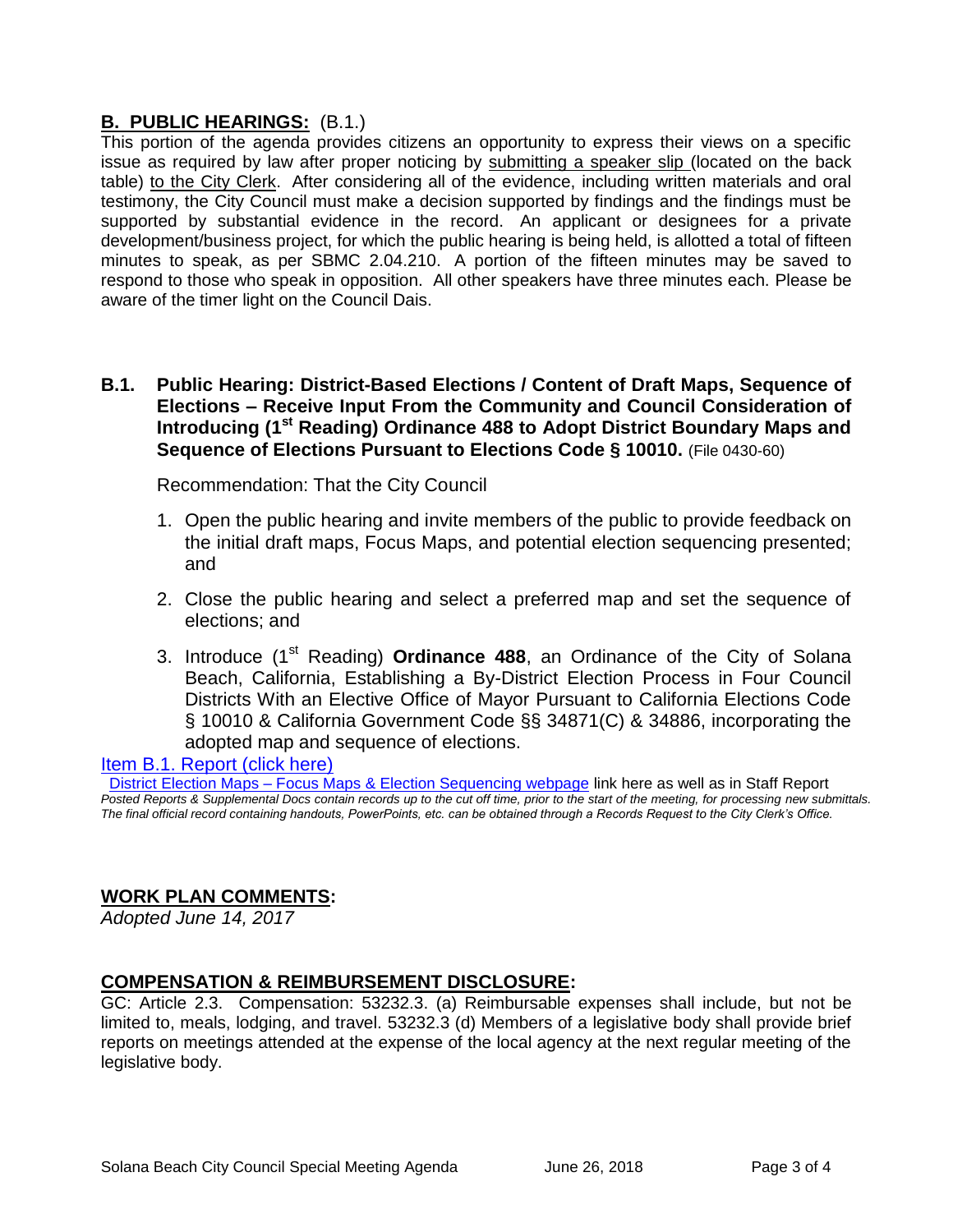# **COUNCIL COMMITTEE REPORTS:**

# **REGIONAL COMMITTEES: (outside agencies, appointed by this Council)**

- a. City Selection Committee (meets twice a year) Primary-Edson, Alternate-Zito
- b. County Service Area 17: Primary-Zahn, Alternate-Hegenauer
- c. Escondido Creek Watershed Authority: Zahn /Staff (no alternate).
- d. League of Ca. Cities' San Diego County Executive Committee: Primary-Edson, Alternate-Heebner and any subcommittees.
- e. League of Ca. Cities' Local Legislative Committee: Primary-Edson, Alternate-Heebner
- f. League of Ca. Cities' Coastal Cities Issues Group (CCIG): Primary-Edson, Alternate-Heebner
- g. North County Dispatch JPA: Primary-Heebner, Alternate-Edson
- h. North County Transit District: Primary-Edson, Alternate-Heebner
- i. Regional Solid Waste Association (RSWA): Primary-Hegenauer, Alternate-Heebner
- j. SANDAG: Primary-Zito, Alternate-Edson, 2<sup>nd</sup> Alternate-Heebner, and any subcommittees.
- k. SANDAG Shoreline Preservation Committee: Primary-Zito, Alternate-Hegenauer
- l. San Dieguito River Valley JPA: Primary-Hegenauer, Alternate-Heebner
- m. San Elijo JPA: Primary-Zito, Primary-Zahn, Alternate-City Manager
- n. 22<sup>nd</sup> Agricultural District Association Community Relations Committee: Primary-Heebner, Alternate-Edson

### **STANDING COMMITTEES: (All Primary Members)** *(Permanent Committees)*

- a. Business Liaison Committee Zito, Edson.
- b. Fire Dept. Management Governance & Organizational Evaluation Edson, Hegenauer
- c. Highway 101 / Cedros Ave. Development Committee Edson, Heebner
- d. I-5 Construction Committee Zito, Edson.
- e. Parks and Recreation Committee Zito. Edson
- f. Public Arts Committee Hegenauer, Heebner
- g. School Relations Committee Hegenauer, Zahn
- h. Solana Beach-Del Mar Relations Committee Zito, Heebner

# **ADJOURN:**

### **AFFIDAVIT OF POSTING**

*STATE OF CALIFORNIA COUNTY OF SAN DIEGO CITY OF SOLANA BEACH* §

I, Angela Ivey, City Clerk of the City of Solana Beach, do hereby certify that this Agenda for the June 26, 2018 Council Meeting was called by City Council, Successor Agency to the Redevelopment Agency, Public Financing Authority, and the Housing Authority of the City of Solana Beach, California, was provided and posted on June 20, 2018 at 11:30 p.m. on the City Bulletin Board at the entrance to the City Council Chambers. Said meeting is held at 6:00 p.m., June 26, 2018, in the Council Chambers, at City Hall, 635 S. Highway 101, Solana Beach, California.

> Angela Ivey, City Clerk City of Solana Beach, CA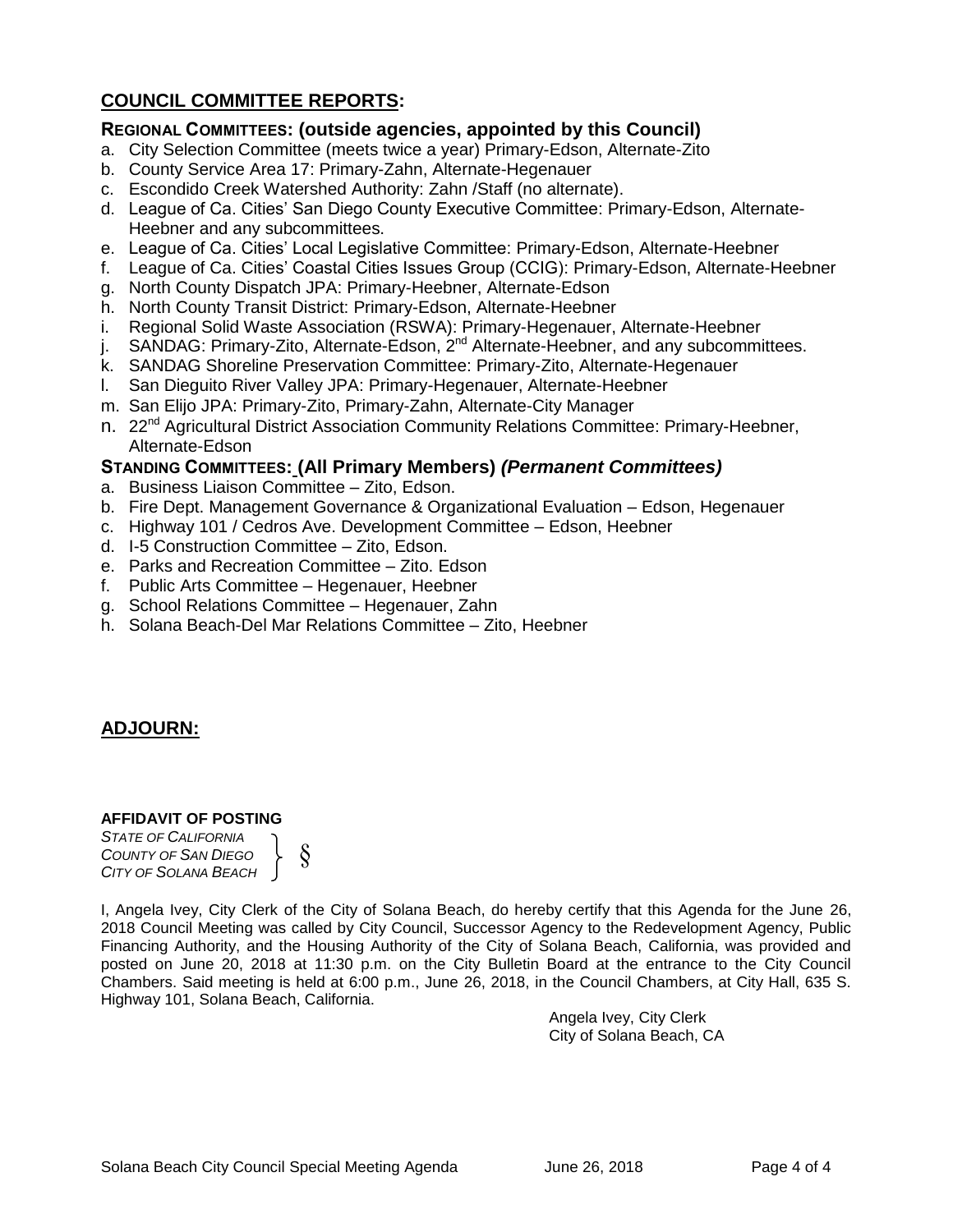

TO: **FROM: MEETING DATE: ORIGINATING DEPT: SUBJECT:** 

# **STAFF REPORT CITY OF SOLANA BEACH**

Honorable Mayor and City Councilmembers **Gregory Wade, City Manager** June 26, 2018 **City Attorney's Office** District-Based Elections / Content of Draft Maps. Sequence of Elections - Receive Input From the **Community** and Council Consideration **of** Introducing (1<sup>st</sup> Reading) Ordinance 488 to Adopt **District Boundary Maps and Sequence of Elections Pursuant to Elections Code § 10010.** 

### **BACKGROUND:**

On April 11, 2018, the City Council adopted Resolution 2018-042 declaring the City of Solana Beach's intent to transition from an at-large Councilmember election system to a district-based Councilmember election system, outlining specific steps to be undertaken to facilitate the transition and estimating a time frame for action pursuant to Elections Code § 10010. Section 10010 requires a minimum of five public hearings in connection with the establishment of electoral districts. The City published notice of all five Public Hearings required under Section 10010 on May 13, 2018.

The first two (2) of five (5) public hearings pursuant to Elections Code § 10010 were held on May 14 and 15, 2018. These allowed for the Council and community to comment on the composition of the districts. Thereafter, members of the public submitted draft voting district maps, as did the City's demographic consultant. All draft maps were published and made publicly available on May 23, 2018, along with a proposal for sequencing elections in the proposed districts of each draft map. On May 29<sup>th</sup> and 30<sup>th</sup>, revisions to two maps drawn by members of the public were submitted by the demographer to the City Clerk and made available to the City Council and to the public.

The third public hearing, held on May 30, 2018, provided the public an opportunity to offer input regarding the content of the draft maps and the proposed sequence of elections. At the close of the public hearing, the City Council determined to proceed

**COUNCIL ACTION:** 

**AGENDA ITEM B.1.**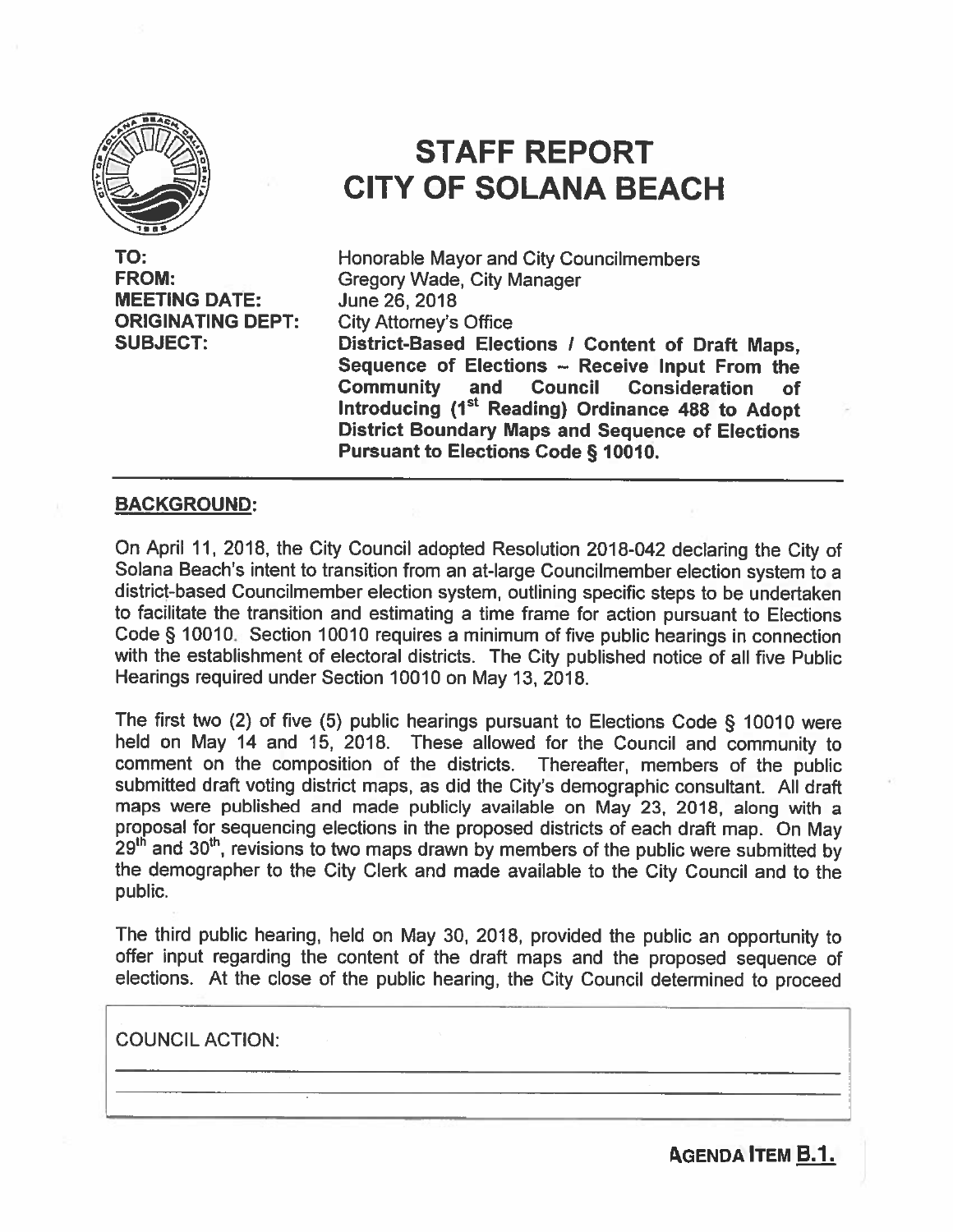with draft maps providing for four Council districts and an elective office of Mayor, and provided instruction to its demographic consultant for revisions to the draft maps. These maps are known as the "Focus Maps". The five Focus Maps -Maps 404b, 404c, 410c, 410d, 410e, and a proposed sequence of election in each, were published on June 6, 2018 on the City's District Elections webpage: https://www.ci.solanabeach.ca.us/index.asp?SEC=56737889-4955-493D-8FBF-D9F2F8A9BC7A&DE=AC0A0B28-4797-4B86-A194-1DED681A8DAD&Type=B\_BASIC

A subsequent Focus Map, Map 410f, was prepared. It was published on the City's District Elections website on June 19, 2018 along with the corresponding revised sequencing of elections.

At the Council's June 26, 2018 meeting, which is also the fourth public hearing, the Council will hear public comment on the Focus Maps and may introduce an ordinance establishing district-based elections and the elective office of Mayor. At the fifth and final public hearing on July 11, 2018, the Council may vote to consider final adoption of an ordinance establishing district-based elections.

### **DISCUSSION:**

Maps 404b, 404c, 410c, 410d, and 410e all provide for district-based elections of four Councilmembers and an elective office of Mayor. The first elections using the new council districts would occur in 2020. The transition to district-based elections would be complete in 2022 under all maps proposed. However, in the interim between the elections, in the year 2021, the council district boundaries would be reviewed and possibly adjusted as required by law after receipt of the 2020 Census results.

Maps 404b and 410d provide for the election sequencing in 2020 of two Council Members one each representing District 1, District 2, or District 3, and the office of Mayor. In 2022, elections for the remaining two districts would be held. If the City Council were to select this map, the Council would also need to specify the election sequencing.

Map 404c provides for the election sequencing in 2020 of two Council Members one each representing District 1, District 2, or District 4, and the office of Mayor. In 2022, elections for the remaining two districts would be held. If the City Council were to select this map, the Council would also need to specify the election sequencing.

Maps 410c and 410e provide for the election sequencing in 2020 of District 1 and District 3, and the office of Mayor. In 2022, elections for District 2 and District 4 would be held.

The purpose of the June 26, 2018 public hearing and council meeting is to allow the public to provide input regarding the content of the Focus Maps and sequence of elections, and possibly to select a final map for adoption with a final sequence of elections. Assuming selection of such a map, the Council is also being asked to introduce an ordinance that would incorporate the selected map and election sequence.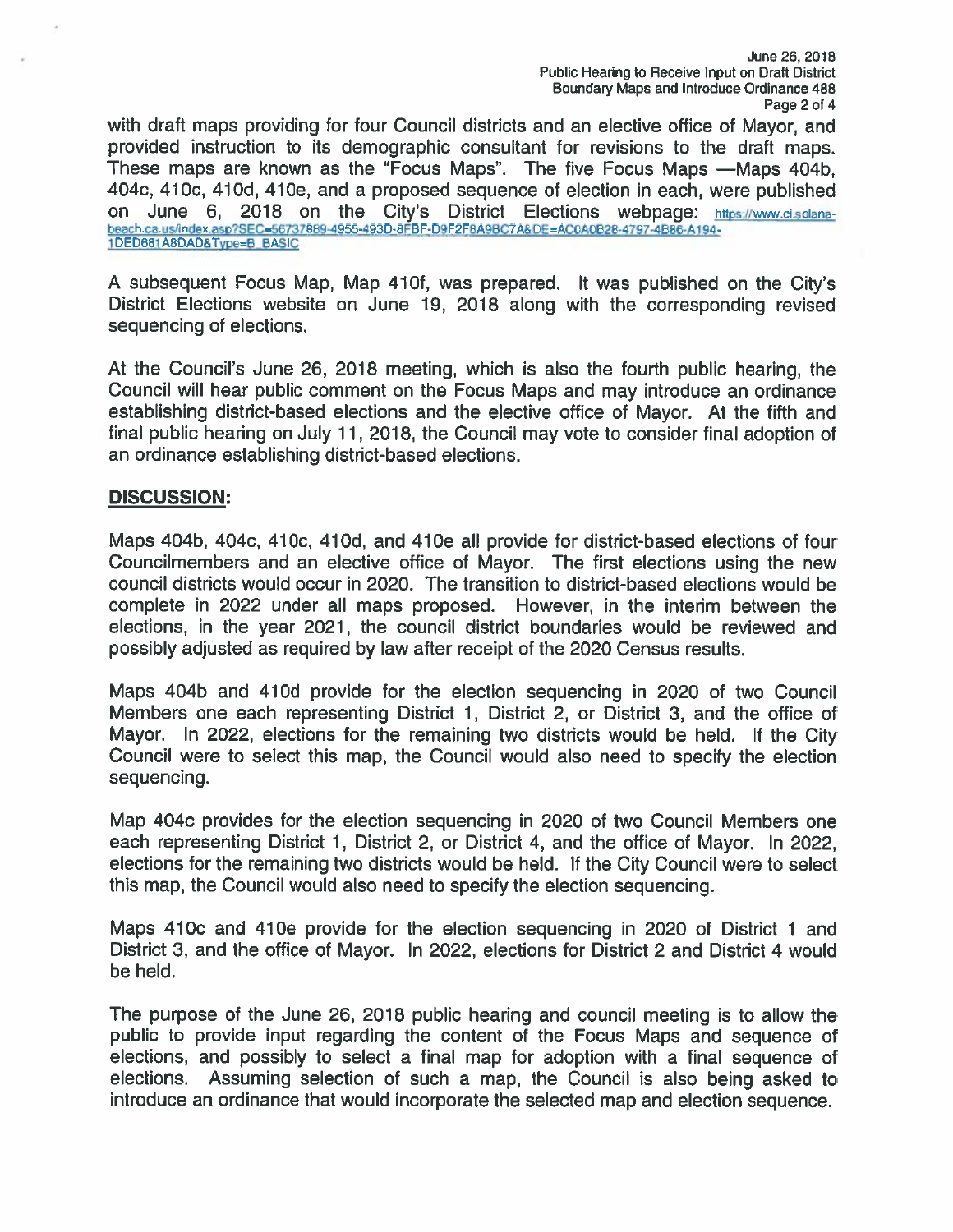The City is proceeding under Elections Code section 10010 in order to take advantage of its "safe harbor" provisions, which protect the City from litigation under the California Voting Rights Act, and places a cap on the City's exposure to attorneys' fees.

Should the Council select a map and introduce an ordinance, the City Council will discuss the duties of the separately-elected Mayor for incorporation to the Municipal Code at a later date.

# **CEQA COMPLIANCE STATEMENT:**

California Environmental Quality Act (CEQA) pursuant to Title 14 of the California Code of Regulations, Section 15061(b)(3) in that it is not a project which has the potential for causing a significant effect on the environment.

# **FISCAL IMPACT:**

While there are no significant fiscal impacts associated with the holding of this public hearing, Staff estimated previously the costs of transitioning to district-based elections to be in excess of \$150,000.

### **WORK PLAN:**

Fiscal Sustainability (D)(1): Transition from At-large to District-Based Councilmember **Elections** 

### **OPTIONS:**

- Consider Ordinance 488 Establishing a By-District Election Process in Four Council Districts With an Elective Office of Mayor Pursuant to California Elections Code § 10010 & California Government Code §§ 34871(C) & 34886, incorporating the adopted map and sequence of elections.
- Determine not to introduce Ordinance 488 and not institute by-district elections, and defend against a California Voter Rights Act (CVRA) lawsuit, if one is filed.

# **DEPARTMENT RECOMMENDATION:**

Staff recommends that the City Council:

- 1. Open the public hearing and invite members of the public to provide feedback on the initial draft maps, Focus Maps, and potential election sequencing presented; and
- 2. Close the public hearing and select a preferred map and set the sequence of elections: and
- 3. Introduce (1<sup>st</sup> Reading) Ordinance 488, an Ordinance of the City of Solana Beach, California, Establishing a By-District Election Process in Four Council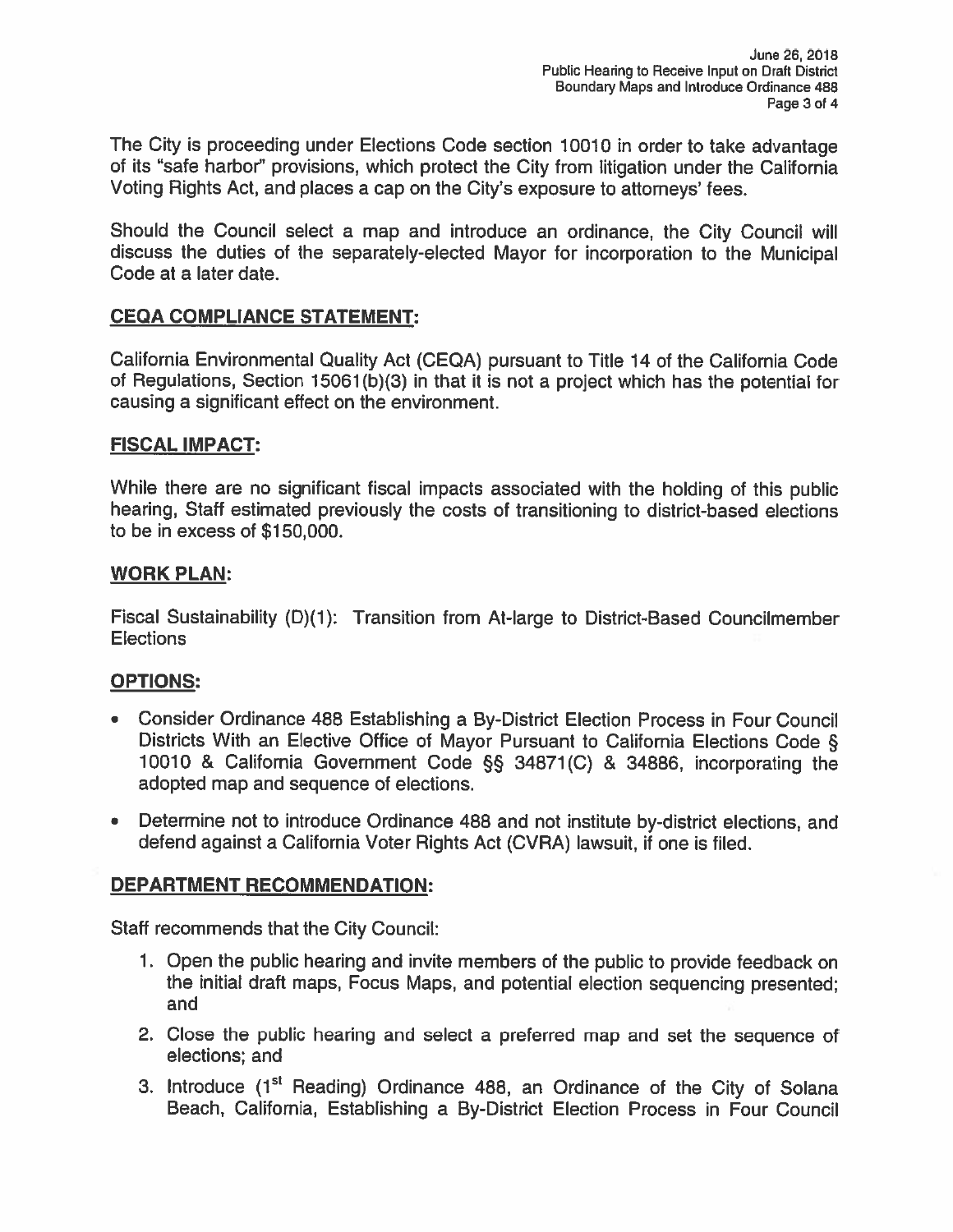June 26, 2018 Public Hearing to Receive Input on Draft District Boundary Maps and Introduce Ordinance 488 Page 4 of 4

3. Introduce (1<sup>st</sup> Reading) Ordinance 488, an Ordinance of the City of Solana Beach, California, Establishing a By-District Election Process in Four Council Districts With an Elective Office of Mayor Pursuant to California Elections Code § 10010 & California Government Code §§ 34871(C) & 34886, incorporating the adopted map and sequence of elections.

### **CITY MANAGER'S RECOMMENDATION:**

Approve Department Recommendation.

**Gregory Wade, City Manager** 

Attachments:

Ordinance 488  $1.$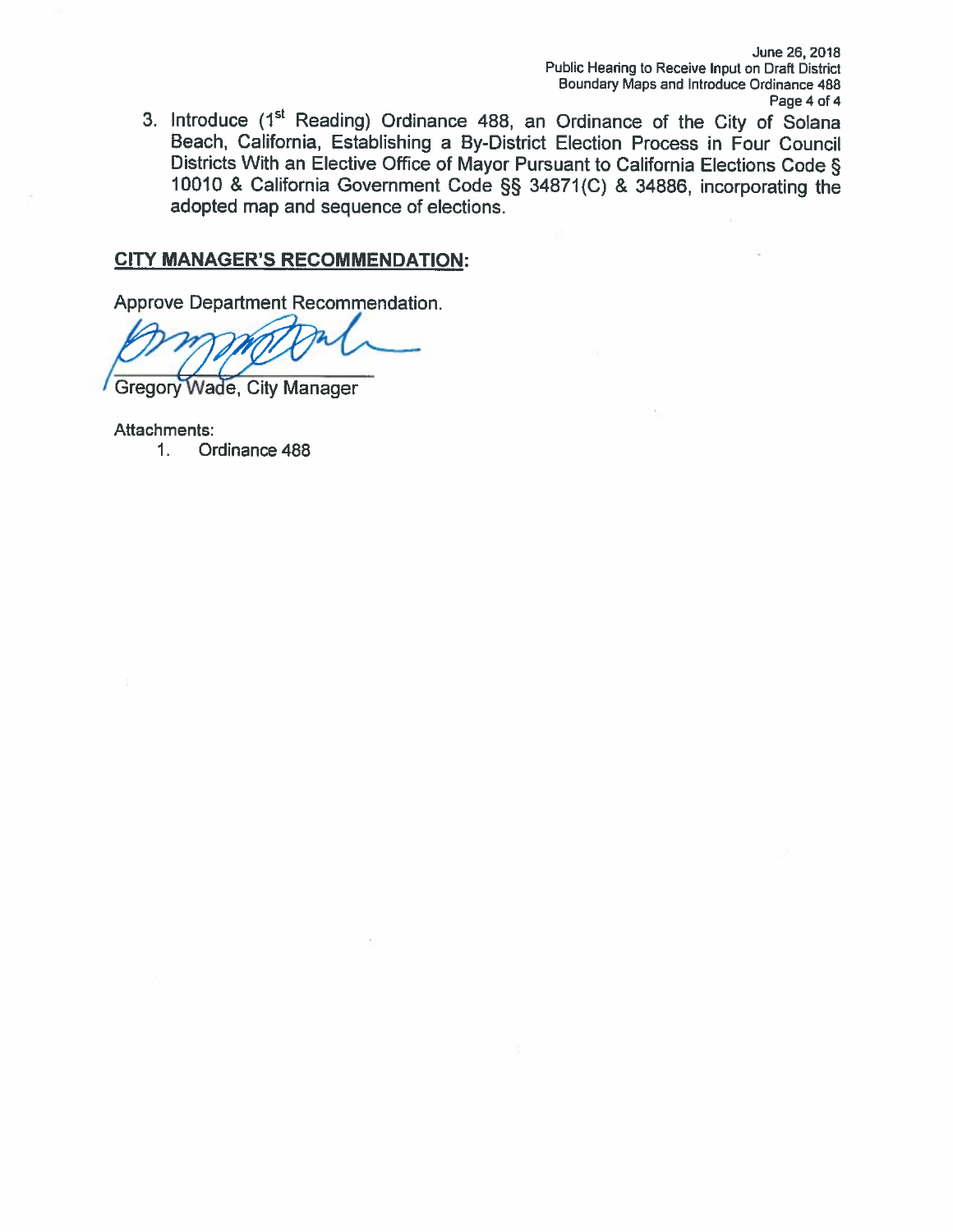### **ORDINANCE 488**

### AN ORDINANCE OF THE CITY COUNCIL OF THE CITY OF SOLANA BEACH, CALIFORNIA, ESTABLISHING A BY-DISTRICT ELECTION PROCESS IN FOUR COUNCIL DISTRICTS WITH AND ELECTIVE OFFICE OF MAYOR PURSUANT TO CALIFORNIA ELECTIONS CODE § 10010 & CALIFORNIA GOVERNMENT CODE §§ 34871(C) & 34886

**WHEREAS, the City of Solana Beach currently elects its five City Councilmembers** using an at-large election system, and the City Council selects a Mayor and Deputy Mayor from among its members; and

WHEREAS, in the at-large election system, candidates may reside in any part of the City and each City Councilmember is elected by the voters of the entire City; and

WHEREAS, the City's current electoral system observes the guarantees of Section 7 of Article I and Section 2 of Article II of the California Constitution, the Equal Protection Clause of the United States Constitution, and the federal Voting Rights Act; and

WHEREAS, in a by-district election system, a candidate for City Council must reside in the district which he or she wishes to represent, and only the voters of that district are entitled to vote to decide who their representative will be; and

WHEREAS, on February 20, 2018, the City received a letter from an attorney. Kevin Shenkman, asserting the City's at-large electoral system violated the California Voting Rights Act, and threatening litigation if the City declined to adopt by-district elections; and

WHEREAS, the letter did not contain any evidence of a violation, but the cost of defending against a claim under the California Voting Rights Act is extremely high, even if the City is successful, and at this time such an expensive defense would severely burden the City's budget and curtail the City's ability to provide needed services to its residents; and

WHEREAS, under the provisions of California Government Code sections 34870-34884, a proposal to adopt a by-district method of election in a general law city must ordinarily be submitted to the voters of the city; and

WHEREAS, California Government Code section 34886 permits the City Council, to change the City's method of election by ordinance, with certain formalities, to a "by-district" system; and

WHEREAS, California Government Code section 34886, as amended effective January 1, 2017, provides:

Notwithstanding Section 34871 or any other law, the legislative body of a city may adopt an ordinance that requires the members of the legislative body to be elected by district or by district with an elective mayor, as described in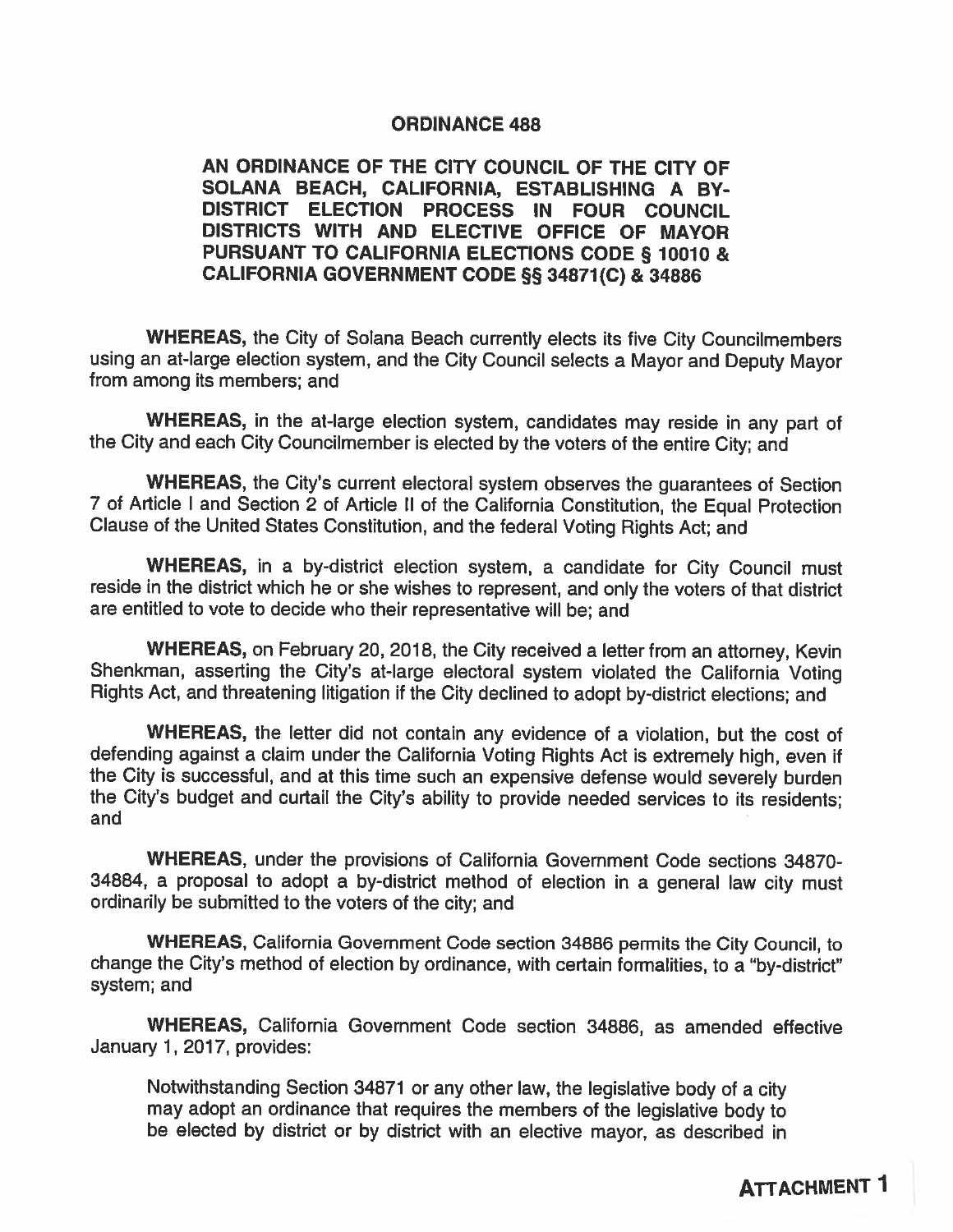subdivisions (a) and (c) of Section 34871, without being required to submit the ordinance to the voters for approval. An ordinance adopted pursuant to this section shall include a declaration that the change in the method of electing members of the legislative body is being made in furtherance of the purposes of the California Voting Rights Act of 2001 (Chapter 1.5 (commencing with Section 14025) of Division 14 of the Elections Code); and

WHEREAS, California Government Code section 34871(c) provides for the election of members of the legislative body of a city by districts in four districts, with a separately elected mayor; and

WHEREAS, the City wishes to avoid litigation and take advantage of the provisions of Government Code section 34886, and therefore, pursuant to California Government Code section 34886, it is declared the change in the method of electing members of the City Council of the City Solana Beach made by this Ordinance also implements the guarantees of Section 7 of Article I and of Section 2 of Article II of the California Constitution, as set forth in Section 14031 of the California Voting Rights Act. and

WHEREAS, at its regular meeting on April 11, 2018, the City Council adopted a resolution of intent to establish a by-district voting process pursuant to Elections Code section 10010, Resolution No. 2018-042; and

WHEREAS, under the provisions of California Elections Code section 10010, a political subdivision that changes from an at-large method of election to a by-district method of election shall hold at least two public hearings over a period of no more than thirty days, at which the public is invited to provide input regarding the composition of the districts before drawing a draft map or maps of the proposed boundaries of the districts; and

WHEREAS, before any maps of the proposed boundaries of the districts were drawn, the City Council held public hearings on May 14, 2018, and May 15, 2018, at which time input from the public on the proposed composition of the districts was invited and heard; and

WHEREAS, on May 23, 2018, consistent with the provisions of California Elections Code section 10010, the City published and made available for public review, thirty (30) draft maps for consideration by the Council, two of which were prepared by the City's demographic consultant, and the rest of which were submitted by members of the public; and

**WHEREAS, the potential sequence of elections for each map was also published;** and

**WHEREAS, between May 29 and May 30, 2018, the City published four revisions to** draft maps submitted by the public and already published on May 23, 2018; and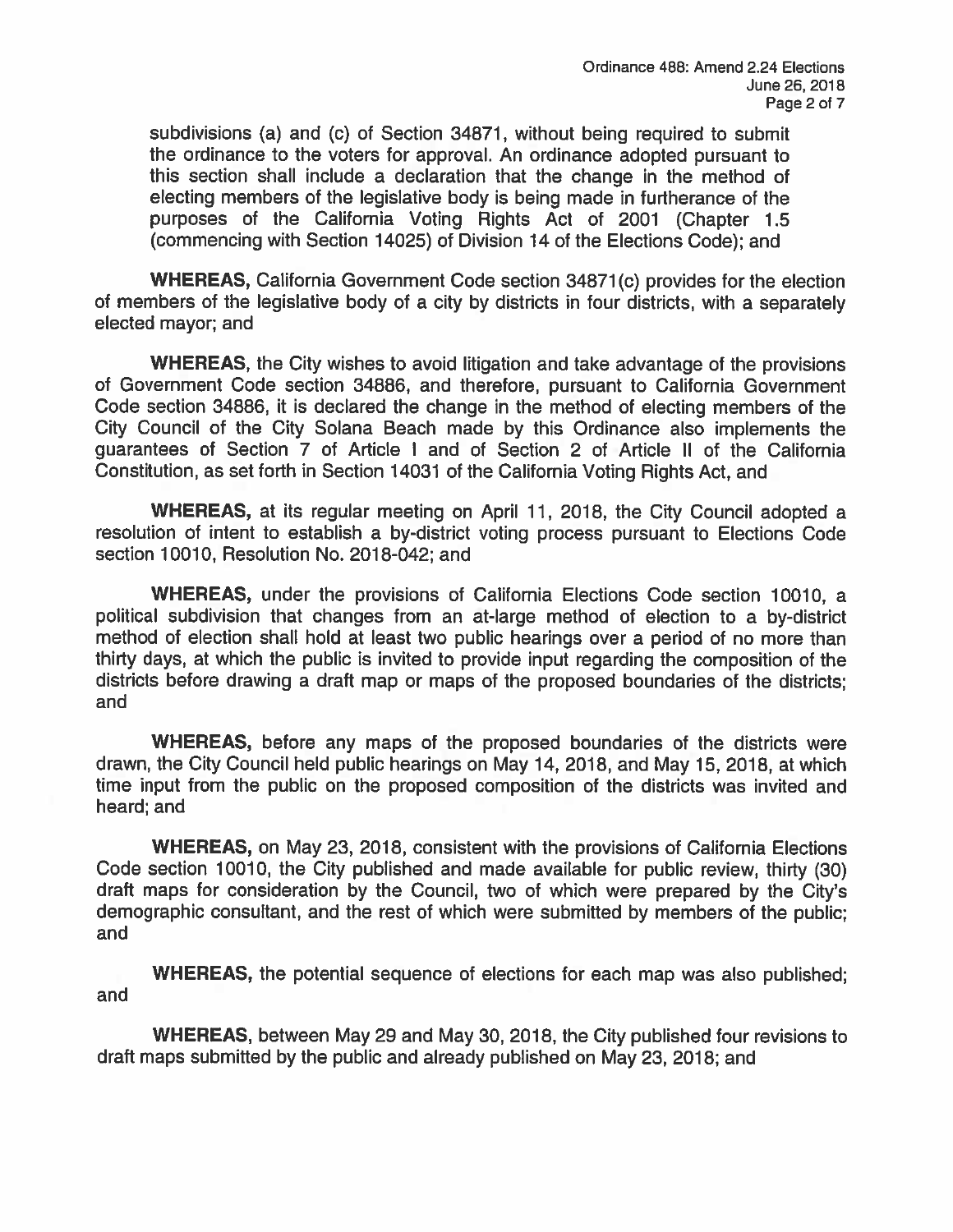**WHEREAS, as required by California Elections Code section 10010, the City held a** third public hearing on May 30, 2018, at which the public was invited to provide input regarding the content of the draft maps and the potential sequence of elections; and

**WHEREAS,** after the close of the public hearings on May 30, the City Council provided instruction to the City's demographic consultant about revisions to draft maps 404 and 410, which had been submitted by members of the public; and

**WHEREAS, the revised maps were published as "Focus Maps" and made available** for public review on June 6, 2018, and the potential sequence of elections for those maps was published as well; and

WHEREAS, as required by California Elections Code section 10010, the City held a fourth public hearing on June 26, 2018, at which the public was again invited to provide input regarding the content of the draft maps and the potential sequence of elections; and

**WHEREAS, it is the considered view of the City Council that revised draft map** , attached hereto as Exhibit A and incorporated into this Ordinance by reference, will serve the best interests of the City of Solana Beach; and

WHEREAS, the purpose of this Ordinance is to enact, pursuant to California Government Code section 34886, an ordinance providing for the election of the members of the City Council of the City of Solana Beach by-district in four single-member districts. and a separately elected office of Mayor.

NOW, THEREFORE, the City Council of the City of Solana Beach, California, does ordain as follows:

Article IA is hereby added to Chapter 2.24 of the Solana Beach <u>Section 1:</u> Municipal Code as provided below in Sections 2 through 10.

Section 2: SBMC SECTION 2.24.016, ADDED

Section 2.24.016 of the Solana Beach Municipal Code is hereby added to Article 1A as follows:

### 2.24.016. Four City Councilmembers and Elective Mayor.

Pursuant to California Government Code sections 34886 and 34871(c), commencing with the November 2020 general municipal election, the members of the Solana Beach City Council shall be elected by-districts in four (4) singlemember districts with an elective Mayor. Each Councilmember shall serve a term of four years. The Mayor shall be elected by the people of Solana Beach and shall serve a term of four years.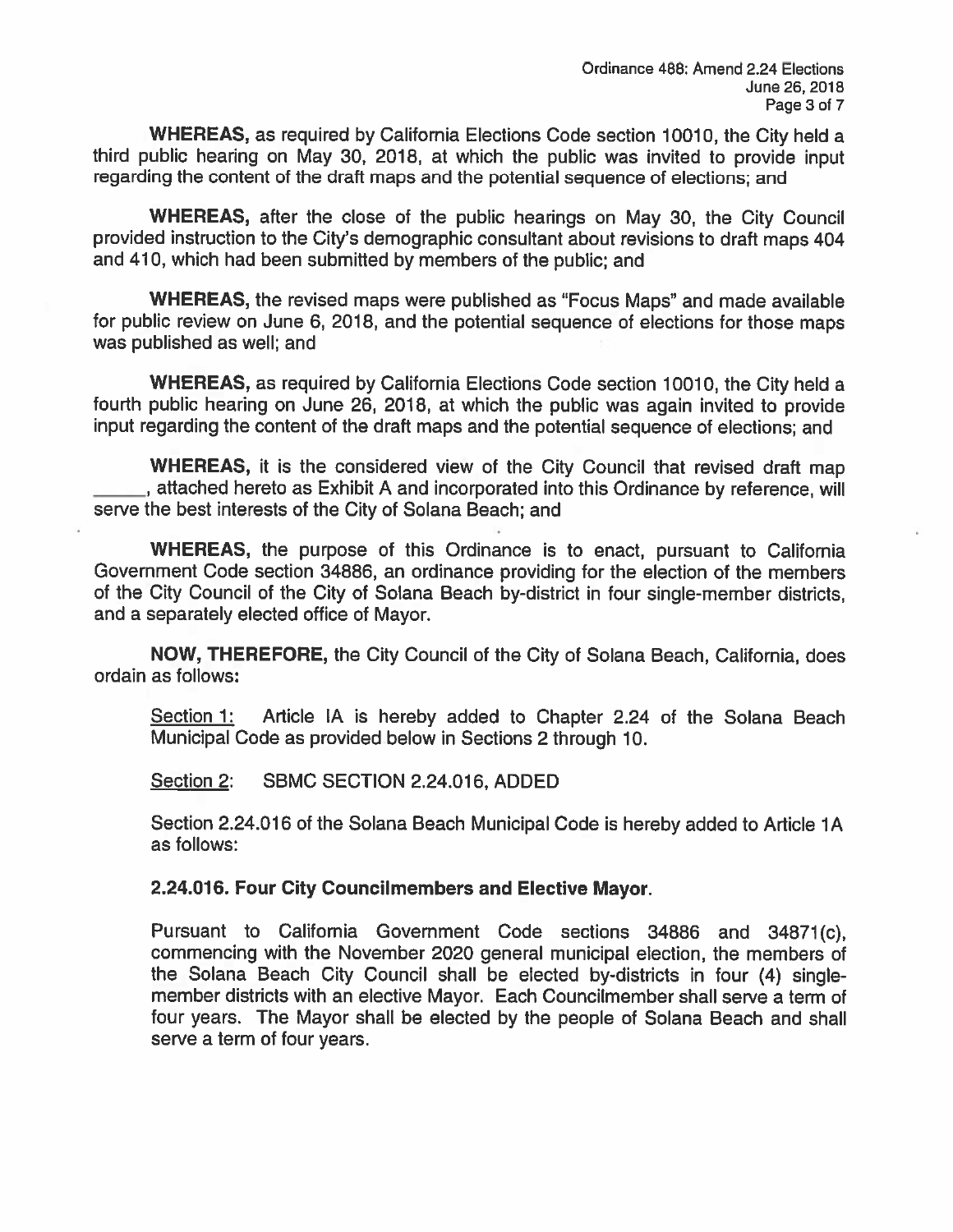#### SBMC SECTION 2.24.017, ADDED Section 3:

Section 2.24.017 of the Solana Beach Municipal Code is hereby added to Article 1A as follows:

# 2.24.017. By-District Electoral System for Four City Councilmembers.

A. Beginning with the general municipal election in November 2020, Councilmembers shall be elected in the electoral districts reflected on the map contained in Exhibit A hereto, which is incorporated herein by this reference, and as subsequently reapportioned as provided by law. Elections shall take place on a bydistrict basis as that term is defined in California Government Code section 34871. meaning one member of the City Council shall be elected from each district, by the voters of that district alone, except for the Mayor, who shall be elected citywide. In accordance with section 2.24.016, each Councilmember shall serve a four-year term until his or her successor has qualified.

B. Except as provided in subdivision (C) hereof, the Councilmember elected to represent a district must reside in that district and be a registered voter in that district, and any candidate for City Council must live, and be a registered voter in, the district in which he or she seeks election at the time nomination papers are issued, pursuant to California Government Code section 34882 and Elections Code section 10227. Termination of residency in a district by a Councilmember shall create an immediate vacancy for that Council district unless a substitute residence within the district is established within 30 days after the termination of residency.

(3) Notwithstanding any other provision of this section, each of the Councilmembers in office at the time this article takes effect shall continue in office until the expiration of the full term to which he or she was elected and until his or her successor is qualified. Vacancies in Councilmember offices elected at-large may be filled from the City at-large. At the end of the term of each Councilmember, that member's successor shall be elected on a by-district basis in the districts established in Subsection A and the map contained in Exhibit A hereto, as subsequently reapportioned as provided by law. A vacancy in a Councilmember office elected bydistrict shall be filled by a person qualified to hold the office, who is a resident of the district.

#### SBMC SECTION 2.24.018, ADDED <u>Section 4:</u>

Section 2.24.018 of the Solana Beach Municipal Code is hereby added to Article 1A as follows:

# 2.24.018. Election Schedule for Councilmembers Elected By-District.

Consistent with Sections 2.24.016 and 2.24.017, the Mayor and А. Councilmembers from Council Districts \_\_\_\_\_ and \_\_\_\_\_ shall be elected beginning at the General Municipal Election in November 2020, and every four years thereafter.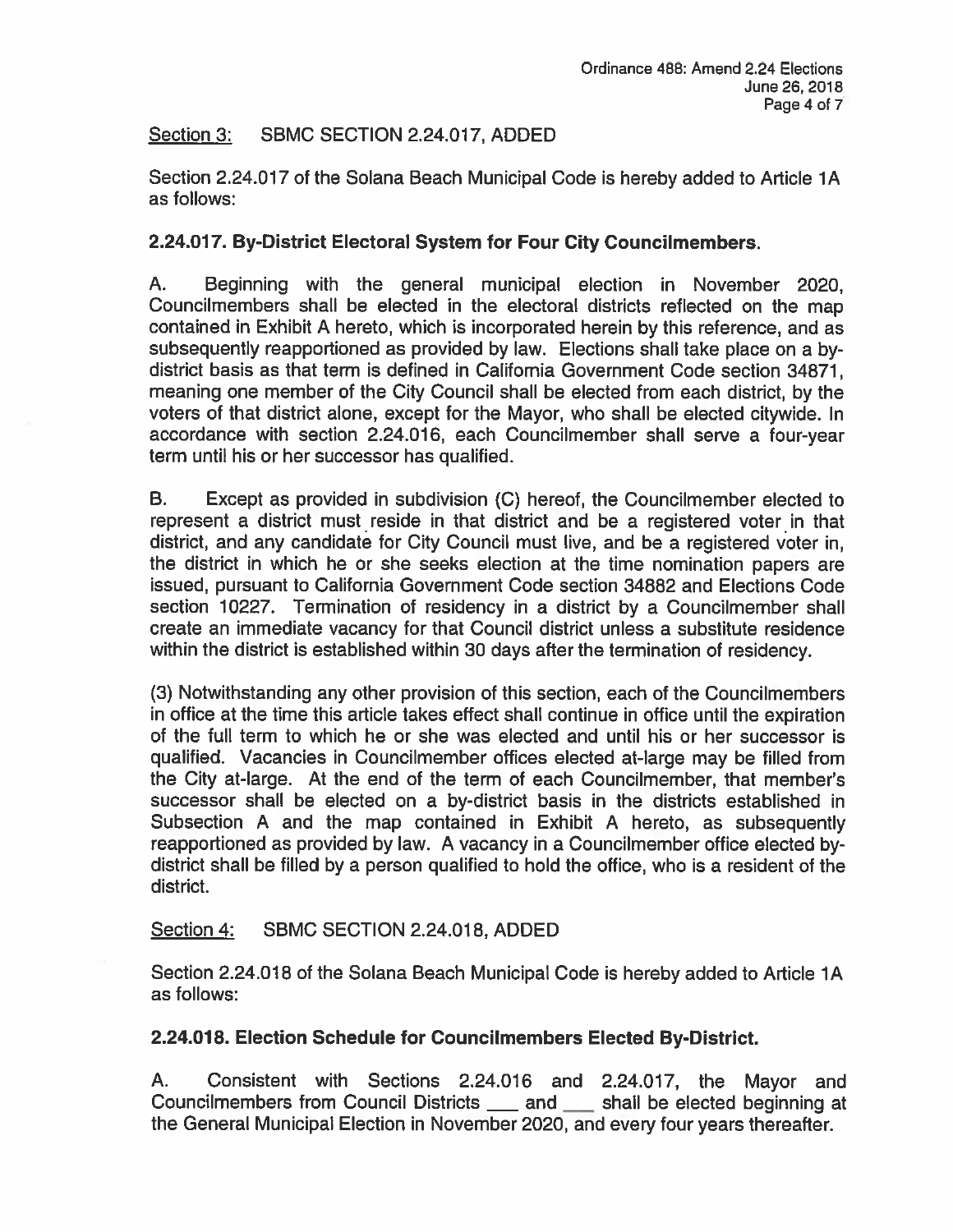**B.** Consistent with Section 2.24.017, the Councilmembers from Council Districts and \_\_\_\_ shall be elected beginning at the General Municipal Election in November 2022, and every four years thereafter.

# **Section 5: IMPLEMENTATION**

If necessary to facilitate the implementation of this Ordinance, the City Manager or his or her designee is authorized to make technical adjustments to the district boundaries that do not substantively affect the populations in the districts, the eligibility of candidates, or the residence of elected officials within any district. The City Manager shall consult with the City Attorney concerning any technical adjustments deemed necessary and shall advise the City Council of any such adjustments required in the implementation of the districts.

### Section 6: ENVIRONMENTAL REVIEW

The City Council finds that the proposed amendments to the Solana Beach Municipal Code are exempt from the requirements of the California Environmental Quality Act (CEQA) pursuant to Title 14 of the California Code of Regulations, Section 15061(b)(3) in that it is not a project which has the potential for causing a significant effect on the environment.

### Section 7: SEVERABILITY

If any section, subsection, sentence, clause or phrase of this Ordinance is for any reason held by a court of competent jurisdiction to be invalid, such a decision shall not affect the validity of the remaining portions of this Ordinance. Such section, subsection, sentence, clause or phrase, instead, shall be superseded and replaced by the corresponding provisions, if any exist, of Title 24 of the California Code of Regulations. The City Council of the City of Solana Beach hereby declares that it would have passed this Ordinance and each section or subsection, sentence, clause and phrase thereof, irrespective of the fact that any one or more sections. subsections, sentences, clauses or phrases be declared invalid.

### Section 8: INCONSISTENCIES

To the extent the terms and provisions of this Ordinance may be inconsistent or in conflict with the terms or conditions of any prior City ordinance, motion, resolution, rule or regulation governing the same subject, the terms of this Ordinance shall prevail with respect to the subject matter thereof.

### Section 9: INTERPRETATION

In interpreting this Ordinance or resolving any ambiguity, this Ordinance shall be interpreted in a manner that effectively accomplishes its stated purposes.